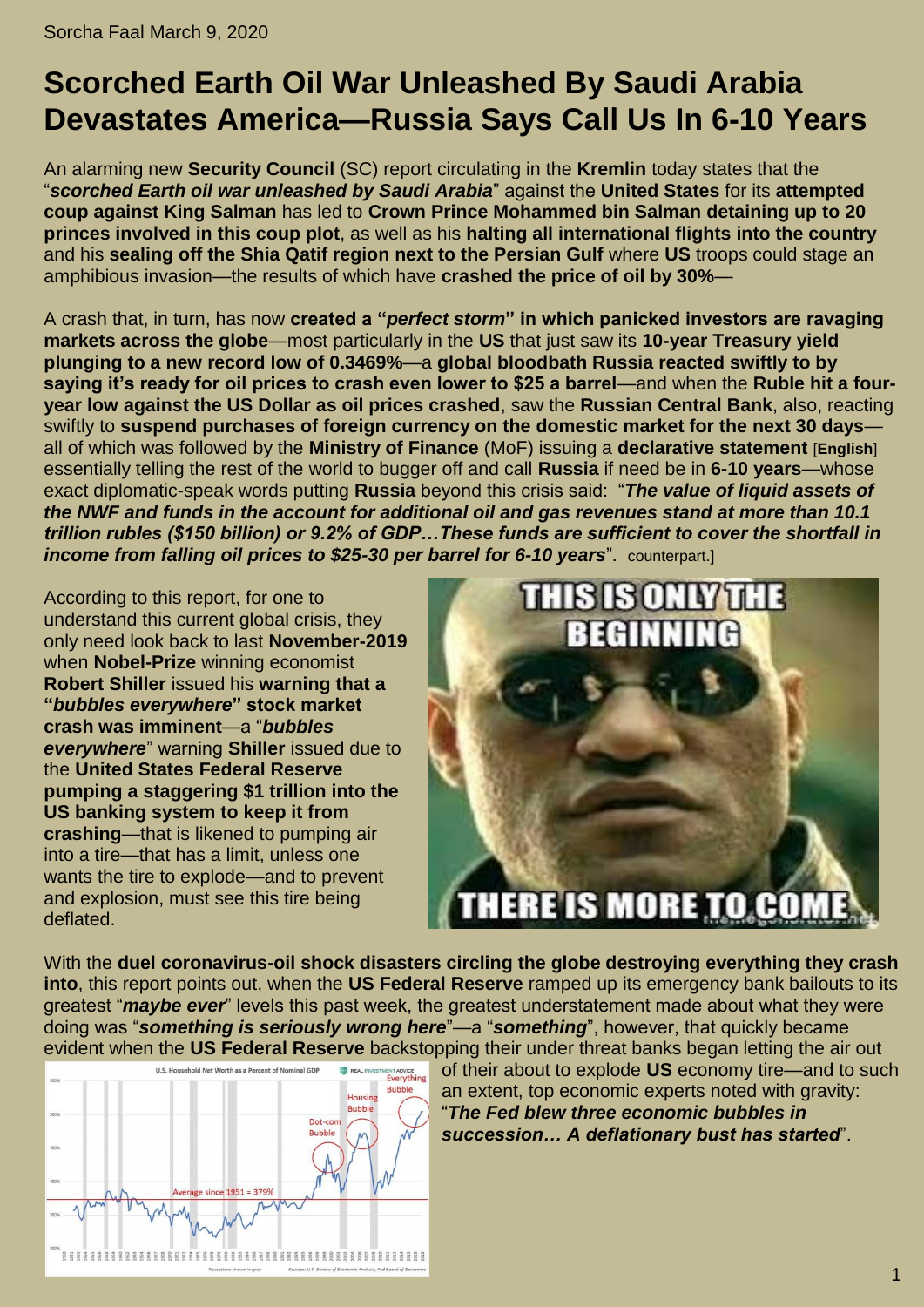Not being fully understood by the **American** people, either, about this present crisis, this report continues, is that the **United States Federal Reserve** is **[not a part of the US federal government, but](https://www.stlouisfed.org/in-plain-english/who-owns-the-federal-reserve-banks)  [exists because of an act of the US Congress](https://www.stlouisfed.org/in-plain-english/who-owns-the-federal-reserve-banks)**—is actually **[owned by a consortium of American and](https://www.wanttoknow.info/financialbankingcoverup?gclid=EAIaIQobChMIqtnYsbqN6AIVDT0MCh1VYABFEAAYASAAEgLDLvD_BwE)  [European banking giants, and is able to create money out of thin air](https://www.wanttoknow.info/financialbankingcoverup?gclid=EAIaIQobChMIqtnYsbqN6AIVDT0MCh1VYABFEAAYASAAEgLDLvD_BwE)**—and with their created out of thin air money, have been able to repeatedly "*pump air*" into the **US** economic "*tire*" then "*deflate*" it in order to advance their globalist warmongering agenda—such as prior to the **2000 US Presidential Election** when they deflated the "*Dotcom Bubble*" they'd created in order to install into power the warmonger **President George W. Bush**—when prior to the **2008 US Presidential Election** they deflated the "*Housing Bubble*" in order to install into power the warmonger **President Barack Obama**—and now just prior to the **2020 US Presidential Election**, sees them deflating the "*Everything Bubble*" in order to oust **President Donald Trump** and install into power their next warmongering leader.



As a catalysis to begin their deflation of the "*Everything Bubble*", this report notes, the **US Federal Reserve** is utilizing coronavirus **Covid-19** manufactured hysteria—a virus **[worrying millions of people around the](https://www.rt.com/news/482612-coronavirus-specialists-odds-catching-surviving/)  [globe that is neither new nor unique, as](https://www.rt.com/news/482612-coronavirus-specialists-odds-catching-surviving/)  [many of the large family of](https://www.rt.com/news/482612-coronavirus-specialists-odds-catching-surviving/)  coronaviruses (***[like the common cold](https://www.rt.com/news/482612-coronavirus-specialists-odds-catching-surviving/)***) [co-exist with humans without giving](https://www.rt.com/news/482612-coronavirus-specialists-odds-catching-surviving/)  [them any trouble](https://www.rt.com/news/482612-coronavirus-specialists-odds-catching-surviving/)**—is a coronavirus that near exclusively affects elderly people having underlying health conditions like heart disease and diabetes—and is due to

this coronavirus having a protein depleted in elderly people, but among young people sees them having this protein in abundance—thus meaning that when this coronavirus "*knocks on the door*" of young peoples cells saying "*Look what a nice protein I have for you!*", these young peoples cells answer back saying "*No thanks, we have more than enough*"—but in elderly peoples cells, sees them answering the coronavirus protein offer with the words "*Come on in, we need lots of it!*"—a reality exploited to full effect by the doctor-scientists belonging to the **[American Society For Microbiology](https://en.wikipedia.org/wiki/American_Society_for_Microbiology)** who **[completely protected aged mice from this coronavirus by pumping up their depleted protein](https://jvi.asm.org/content/87/12/6551) [levels](https://jvi.asm.org/content/87/12/6551)**—and is, also, a protein the doctor-scientists at **[McMaster University](https://en.wikipedia.org/wiki/McMaster_University)** have **[previously advised](https://www.sciencedaily.com/releases/2018/10/181009135938.htm#:~:text=)  [the elderly to fortify themselves with to protect their immune systems and rebuild lost muscles](https://www.sciencedaily.com/releases/2018/10/181009135938.htm#:~:text=)**.



**Coronavirus Covid-19 (***above***) needs to be invited into human cells and offers them a protein—that young peoples cells have an abundance of and don't need, but already ill elderly peoples cells do need.**